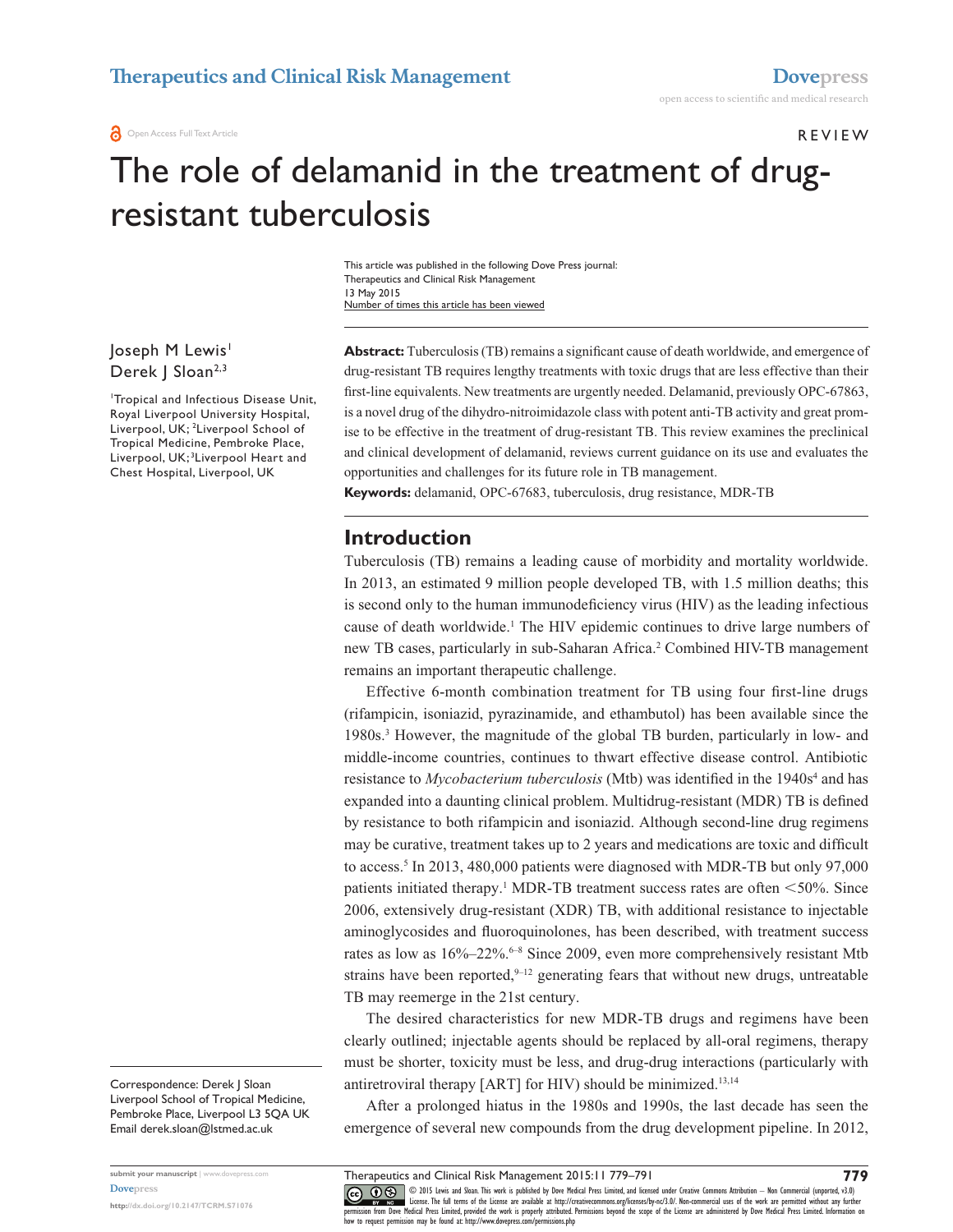the diarylquinoline ATP-synthase inhibitor, bedaquiline, was the first new anti-TB agent to be licensed since rifampicin in 1967.15 Two members of the dihydro-nitroimidazole class (delamanid [formerly OPC-67863] and pretomanid [formerly PA-824]) are also undergoing advanced clinical assessment. Delamanid has already been approved by the European Medicines Agency (EMA) and the Japanese Ministry of Health, Welfare and Labor (MHWL) for the treatment of MDR-TB.16 This article describes the preclinical and clinical development of delamanid, reviews current guidance on its use, and evaluates the opportunities and challenges for its future role in TB management.

## **Preclinical data**

The best known drug from the nitroimidazole class is metronidazole, which is widely used for the treatment of anaerobic and protozoan infections but has potency against Mtb. In 1989, a related compound, the bicyclic nitroimidazole CGI-17341, was found to possess more favorable in vitro and in vivo antimycobacterial activity. However, it could not be developed further because of mutagenic properties.17,18 Two different research groups later developed the related compounds PA-824 and OPC-67683 that were potent, orally bioavailable, and promising candidates for the treatment of TB. OPC-67683 was developed by Otsuka Pharmaceuticals and

**Table 1** Published preclinical studies of delamanid

progressed to become delamanid. Table 1 summarizes the published preclinical studies for this compound.

#### Mechanism of action

Delamanid is thought to primarily inhibit synthesis of methoxy-mycolic and keto-mycolic acid, which are components of the mycobacterial cell wall; unlike isoniazid, the drug does not inhibit alpha-mycolic acid.19,20 It has no action against gram-negative or gram-positive bacteria,<sup>16</sup> and this may be clinically advantageous as its restriction of use to mycobacterial infection may help prevent the generation of resistance. Like pretomanid, delamanid is a prodrug that requires metabolic activation for anti-TB activity to be exerted. Reactive intermediates in the metabolic pathway of the bicyclic nitroimidazoles may provide additional mechanisms of action, including interruption of cellular respiration.19,21 Activation of delamanid is thought to be mediated via the mycobacterial F420 coenzyme system.<sup>20,22</sup>

#### Antimycobacterial potency

Delamanid has potent in vitro activity against both standardized and clinical Mtb isolates, with no cross-resistance to rifampicin, isoniazid, ethambutol, or streptomycin, and no antagonistic activity to these drugs.19,23,24 The minimum inhibitory concentrations (MIC) of delamanid ranges from

| Year | <b>Author</b>            | <b>Study findings</b>                                                                                                                                                            | <b>Reference</b> |
|------|--------------------------|----------------------------------------------------------------------------------------------------------------------------------------------------------------------------------|------------------|
| 2005 | Miyomoto*                | In vivo (mouse, rabbit, dog) assessment of PK profile                                                                                                                            | 27               |
| 2006 | Sasaki et al             | Synthesis of delamanid and demonstration of potent activity against Mtb                                                                                                          | 24               |
| 2006 | Matsumoto et al          | In vitro delamanid lacks mutagenicity by BRM testing                                                                                                                             | 19               |
| 2006 | Matsumoto et al          | In vitro delamanid has potent activity against drug-susceptible Mtb and<br>lack of cross-resistance with established drugs                                                       | $ 9\rangle$      |
| 2006 | Matsumoto et al          | In vitro delamanid shows inhibitory effect on M. bovis mycolic acid<br>biosynthesis suggesting that its acts at least in part by inhibiting<br>mycobacterial cell wall formation | 9                |
| 2006 | Matsumoto et al          | In vitro delamanid has similar activity on intracellular M. tuberculosis in<br>human macrophages as rifampicin                                                                   | 9                |
| 2006 | Matsumoto et al          | In vivo (chronic Mtb murine model) delamanid shows potent activity as<br>part of combination therapy                                                                             | 9                |
| 2006 | Matsumoto et al          | In vitro (fresh human hepatocytes and microsomes) delamanid has no<br>effect of cytochrome p450 enzymes                                                                          | 9                |
| 2006 | Doi and<br>Disratthakit* | In vitro delamanid is active against M. kansasii, and M. bovis but not<br>M. avium, M. chelonae, M. abscessus, or M. fortuitum                                                   | 25               |
| 2007 | Saliu et al              | In vitro delamanid has potent sterilizing activity against Mtb in Bactec<br>model                                                                                                | 23               |
| 2012 | Gurumurthy<br>et al      | Bicyclicnitroimidazoles are activated by deazaflavin (F420) dependent<br>nitroreductase (Ddn) and drug resistance can be associated with<br>mutations in Ddn                     | 22               |
| 2014 | Shimokawa et al          | In vitro delamanid does not inhibit or induce human cytochrome p450<br>enzymes                                                                                                   | 28               |

Notes: Published preclinical delamanid data. \*Indicates abstract or conference presentation only.

**Abbreviations:** PK, pharmacokinetic; Mtb, *Mycobacterium tuberculosis*; BRM, bacterial reverse mutation.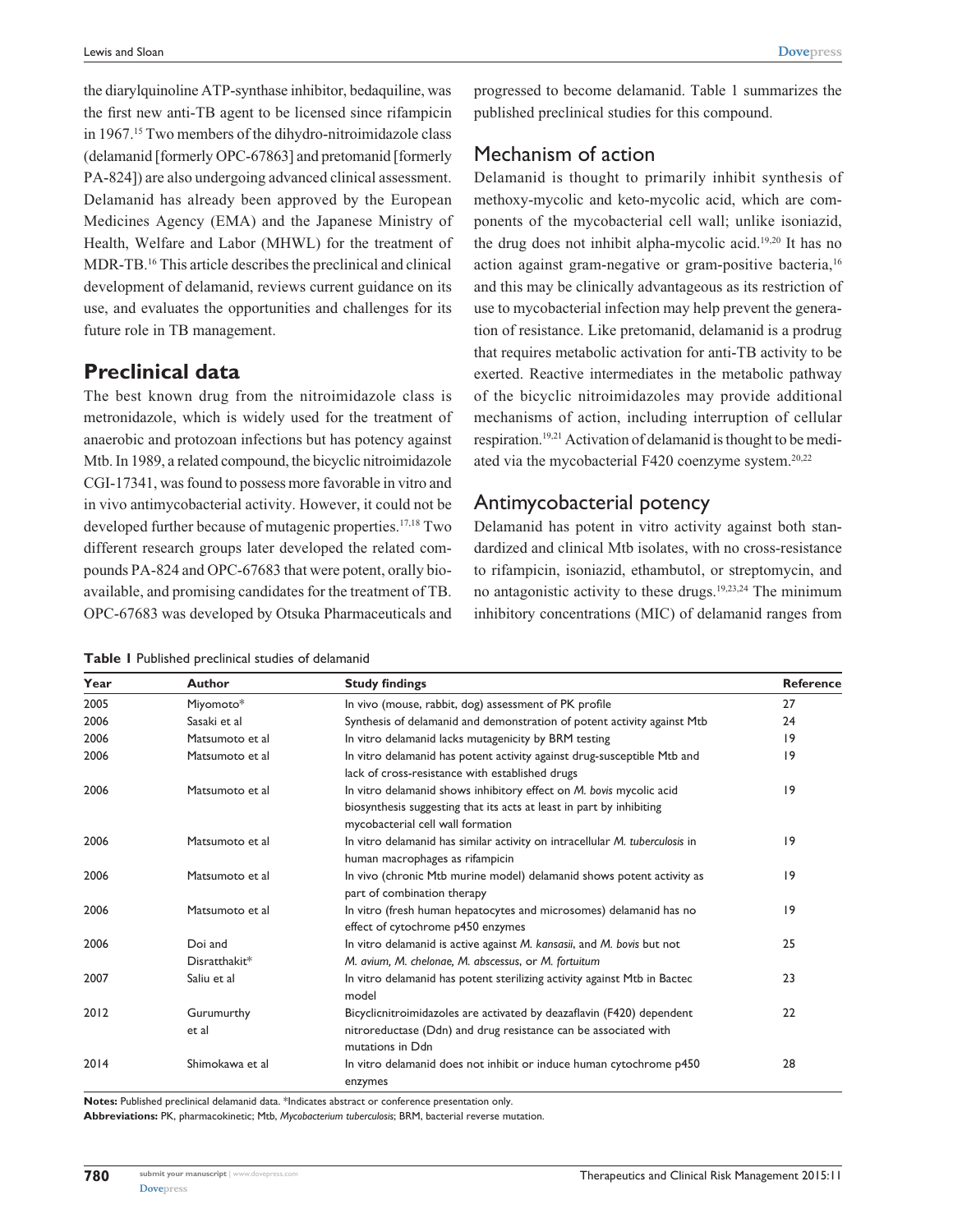0.006 to 0.024  $g/mL$ <sup>19</sup> Mtb may evade drug pressure by adopting intracellular sanctuary within macrophages. Delamanid's intracellular bactericidal activity is similar to that of rifampicin.19 Among nontuberculous mycobacteria, delamanid has in vitro activity against *M. kansasii* and *M. bovis* but not *M. avium, M. chelonae, M. abscessus*, or *M. fortuitum*. 19,25

In murine models of chronic TB, delamanid demonstrated a dose-dependent reduction in *M. tuberculosis* colony counts; it was equally effective in immunocompromised (nude BALB/c) mice, versus an inactive control. Drug doses associated with 95% reduction in colony-forming units (CFU) were 0.625 mg/kg for delamanid, 3.5 mg/kg for rifampicin, 5 mg/kg for isoniazid, 160 mg/kg for ethambutol, and 40 mg/kg for streptomycin.19 To assess the activity of delamanid in combination with standard antituberculous agents, a 6-month a regimen of delamanid, rifampicin, and isoniazid was compared with standard quadruple therapy (rifampicin, isoniazid, pyrazinamide, and ethambutol) in a mouse model. After 6 months, 0/6 mice in the delamanid group had detectable *M. tuberculosis*  colonies, versus  $4/5$  in the standard treatment group.<sup>19</sup>

#### Pharmacokinetic considerations

Mechanisms of interindividual pharmacokinetic variability and drug-drug interactions for anti-TB compounds include induction or inhibition of metabolism via hepatic cytochrome p450 enzymes, or transportation of drugs via P-glycoprotein (P-gp), an important efflux pump that can influence intracellular pharmacokinetics by transporting foreign substances out of cells. In preclinical studies, delamanid is highly  $(>97%)$ protein bound and its metabolism is mediated primarily by plasma albumin. The hepatic enzymes CYP3A4, CYP1A1, CYP2D6, and CYP2E1 may be implicated to a lesser extent.20 In animal models (dog, rat, mouse) it has an oral bioavailability of 35%–60%.<sup>26,27</sup>

The effect of delamanid on human cytochrome p450 enzymes has been studied in vitro with fresh human hepatocytes and human liver microsomes. At concentrations less than 100 μmol/L (thought to be higher than that attainable in human liver), there was no effect of delamanid on CYP1A1/2, CYP2A6, CYP2B6, CYP2C8/9, CYP2C19, CYP2D6, CYP2E1, and CYP3A4.19 Similarly, in a separate study, four delamanid metabolites had no effect on these CYP enzymes at in vitro concentrations believed to be higher than that attainable in human liver.<sup>28</sup>

There are no peer-reviewed published data on the potential for pharmacokinetic drug interactions at the level of P-gp. However, the EMA assessment of delamanid reports

that, in vitro, delamanid at 5 μM is neither a substrate nor an inhibitor for P-gp mediated transport. However, this concentration is significantly lower than the estimated concentration of 74.8 μM in the intestinal lumen. Further post-authorization scrutiny of these studies is planned.<sup>20</sup>

#### Toxicity, mutagenicity, and teratogenicity

In animal studies, no toxic effects of delamanid on the central nervous or respiratory systems were found at concentrations 18.5- or 3.2-fold higher than the maximum serum concentrations expected in humans at a dose of 100 mg BD.<sup>20</sup> Cardiac arrhythmias are of particular concern with second-line MDR-TB treatment as several key agents, including the fluoroquinolones (eg, moxifloxacin), clofazimine, and bedaquiline have ECG QTc-prolonging effects,<sup>29</sup> raising concern about whether they can be coadministered. A degree of cardiac potassium channel (hERG channel) inhibition by delamanid was noted in vitro*.* In a canine model, there was no effect on ECG QTc interval in vivo after a single-dose but QTc interval prolongation was noted with repeated dosing.<sup>20</sup> It is postulated that plasma metabolites of delamanid, in particular the human metabolite DM-6705, may be primarily responsible for prolongation of QTc. This hypothesis is supported by the in vitro effect of DM-6705 and other delamanid metabolites on HEK-293 and CHO-K1 cells that express hERG channels.<sup>20</sup>

Similarly, hepatotoxicity is a significant concern with TB treatment as three of the four first-line agents (rifampicin, isoniazid and pyrazinamide) show significant hepatotoxicity. There are no published preclinical data on the effect of delamanid on the liver – deleterious or otherwise – though there is a suggestion from clinical data that delamanid may rarely have the potential for hepatotoxicity (see Adverse events and toxicity in Clinical data section). In mouse, rabbit, and rat models, delamanid has been shown to reduce the levels of clotting factors II, VII, IX, and X by inhibiting vitamin K1 production, and increase prothrombin time (PT) and activated partial thromboplastin time (APTT).<sup>20</sup>

Older bicyclic nitroimidazoles with antimycobacterial activity, including CGI-17341, were not further developed because of concerns about mutagenicity. Delamanid has been shown to have low rates of mutagenicity in *Salmonella typhimurium* and *Escherichia coli* bacteria by bacterial reverse mutation (BRM) testing;19 similarly, in animal models (mouse and rat), the administration of delamanid up to 104 weeks was not carcinogenic.<sup>20</sup>

Animal data suggests that delamanid administration has the potential to be teratogenic; delamanid metabolites in rat models produced fetal abnormalities, though only exposure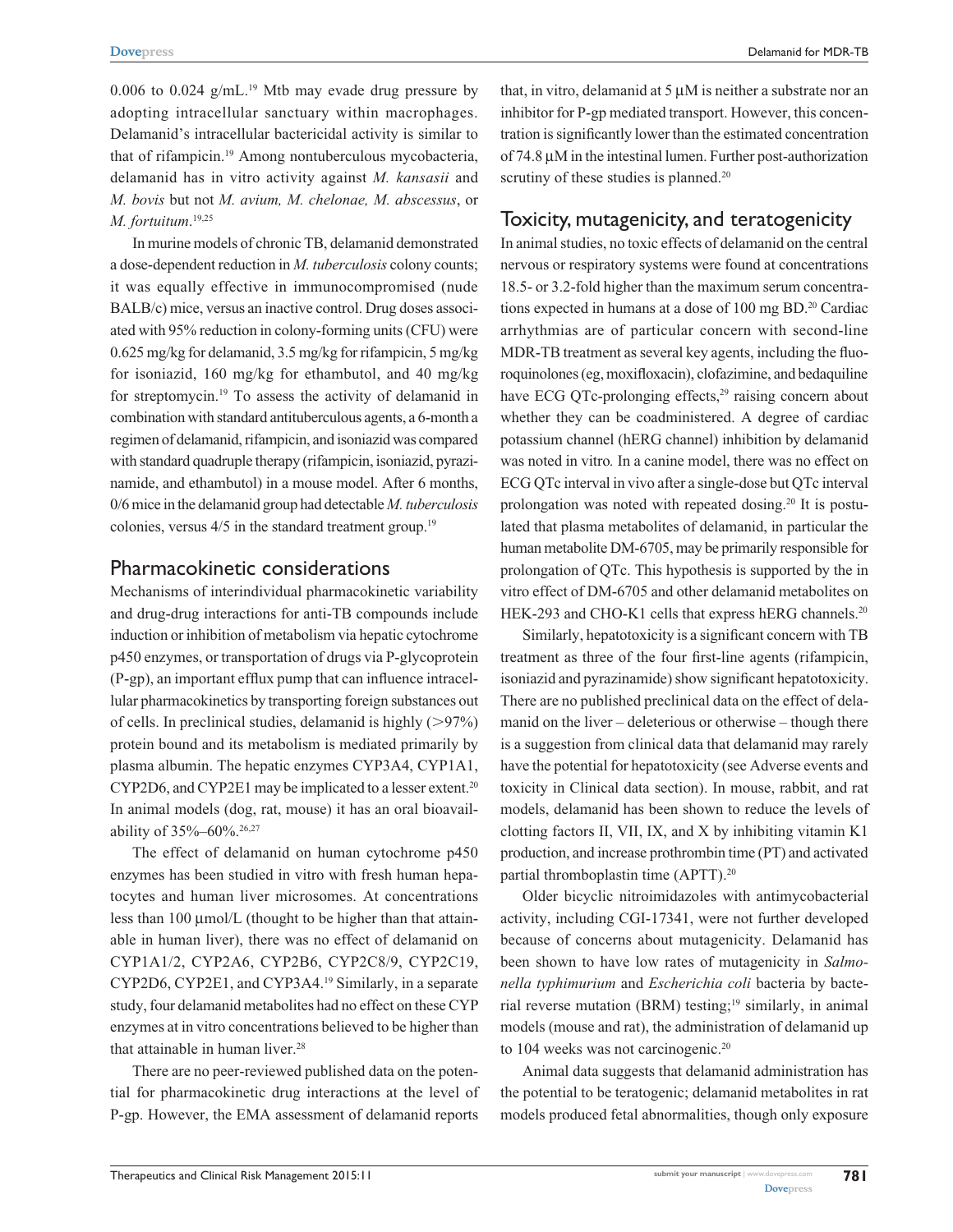to the drug at levels that were higher than would be expected clinically. Delamanid is also excreted in breast milk; in the rat, peak levels of delamanid in breast milk  $(C<sub>max</sub>)$  were fourfold higher than in the blood.20

#### Drug resistance

Like PA-824, delamanid is thought to require activation by mycobacterial F420-dependent deazaflavin-dependent nitroreductase (Ddn) coenzymes. Mutation in one of five coenzyme *F420* genes, *fgd, Rv3547, fbiA, fbiB*, and *fbiC* has been proposed as the mechanism of resistance of delamanid.20,30 The in vitro spontaneous frequency of mutations conveying resistance to delamanid in one study was high and similar to that in isoniazid and pretomanid; rifampicin and moxifloxacin had lower rates.<sup>20</sup> This suggests that delamanid monotherapy would rapidly result in resistance, though this is an area where published data are lacking and ongoing evaluation of the genetic barrier to resistance of delamanid is necessary. There is not thought to be cross-resistance between delamanid and other antituberculous agents.<sup>19</sup>

## **Clinical data**

With favorable in vitro characteristics, delamanid progressed to clinical studies; Table 2 summarizes the published data from these studies, comprising Phase I pharmacokinetic and drug interaction studies, followed by Phase II clinical efficacy studies. The majority of Phase I data have not been published in peer-reviewed journals but are available in the EMA authorization report. The published trials were all carried out in accordance with the principles laid out in the declarations of Helsinki and national and local ethical guidelines.

### Pharmacokinetics

Interindividual variability in the plasma concentrations of current first-line anti-TB drugs attained after standard weight-adjusted dosing is well described, and postulated to be responsible for some cases of treatment failure or generation of drug resistance.31,32 Debate about optimal dosing strategies in multidrug combinations are ongoing. Clinical information about the pharmacokinetic profile of new agents including delamanid is important.

The absolute oral bioavailability of delamanid has not been determined, but is thought to be 25%–47%.<sup>20</sup> During dose escalation studies, administration of higher oral doses was associated with a less than proportional increase in plasma exposure.20,33 In contrast to some first-line anti-TB drugs (particularly rifampicin), delamanid exposure is increased by food, in particular by a high-fat meal. Exposure is approximately three times greater in a fed as opposed to fasted state.20,34 Differing absorption profiles between drugs may complicate coadministration in combination regimens.

**Table 2** Pharmacokinetic and clinical studies of delamanid

| <b>Study</b>     | <b>Clinical</b> | Type of study                                                                                                                                                                         | Number of    | <b>Reference</b> |
|------------------|-----------------|---------------------------------------------------------------------------------------------------------------------------------------------------------------------------------------|--------------|------------------|
| identifier       | <b>Phase</b>    |                                                                                                                                                                                       | participants |                  |
| 242-03-101       |                 | First in man, single-dose, ascending dose, healthy subjects                                                                                                                           | 56           | $20*$            |
| 242-04-101       |                 | Multiple dose, healthy subjects                                                                                                                                                       | 52           | $20*$            |
| 242-06-001       |                 | Multiple dose escalation, healthy subjects                                                                                                                                            | 24           | $20*$            |
| 242-05-001       |                 | Single-dose escalation, healthy subjects                                                                                                                                              | 56           | $20*$            |
| 242-05-101       |                 | Multiple dose escalation, healthy subjects                                                                                                                                            | 104          | $20*$            |
| 242-06-102       |                 | Absorption, distribution, metabolism, excretion study with<br>radiolabeled delamanid                                                                                                  | 6            | $20*$            |
| 242-06-202       |                 | Drug interaction (ethambutol and rifater), healthy subjects                                                                                                                           | 55           | $20*$            |
| 242-07-209       |                 | Drug interaction (tenofovir, efavirenz, and ritonavir/lopinavir)                                                                                                                      | 89           | 20,37            |
| 242-08-211       |                 | Multiple dose PK; $1\times$ , $2\times$ , and $3\times$ daily, healthy subjects                                                                                                       | 36           | $20*$            |
| 242-08-212       |                 | Drug interaction, efavirenz, healthy subjects                                                                                                                                         | 30           | 20,38            |
| 242-08-801       |                 | Single-dose, food interaction, healthy subjects                                                                                                                                       | 48           | $20*$            |
| 242-06-101       | <b>Ila</b>      | Early bactericidal activity in uncomplicated, drug-sensitive, smear-<br>positive pulmonary TB vs standard quadruple therapy                                                           | 54           | 33               |
| 242-07-204       | <b>IIb</b>      | Randomized, placebo-controlled trial of delamanid plus optimized<br>background regimen for treatment of pulmonary MDR-TB to<br>assess effect on sputum culture conversion at 2 months | 481          | 49               |
| 242-08-208       | Ш               | Open-label continuation of Trial 204, for 6 months                                                                                                                                    | 213          | 50,51            |
| $242 - 10 - 116$ | Observational   | Observational data on 24-month follow-up of patients from Trial<br>204 and 208                                                                                                        | 421          | 51               |

**Notes:** Published delamanid clinical studies. The majority of the Phase I pharmacokinetic and drug interaction data have not been published in a peer-reviewed journal but are available in the EMA authorization report, these data are indicated by an asterisk.

**Abbreviations:** PK, pharmacokinetic; MDR-TB, multidrug-resistant-tuberculosis; EMA, European Medicines Agency.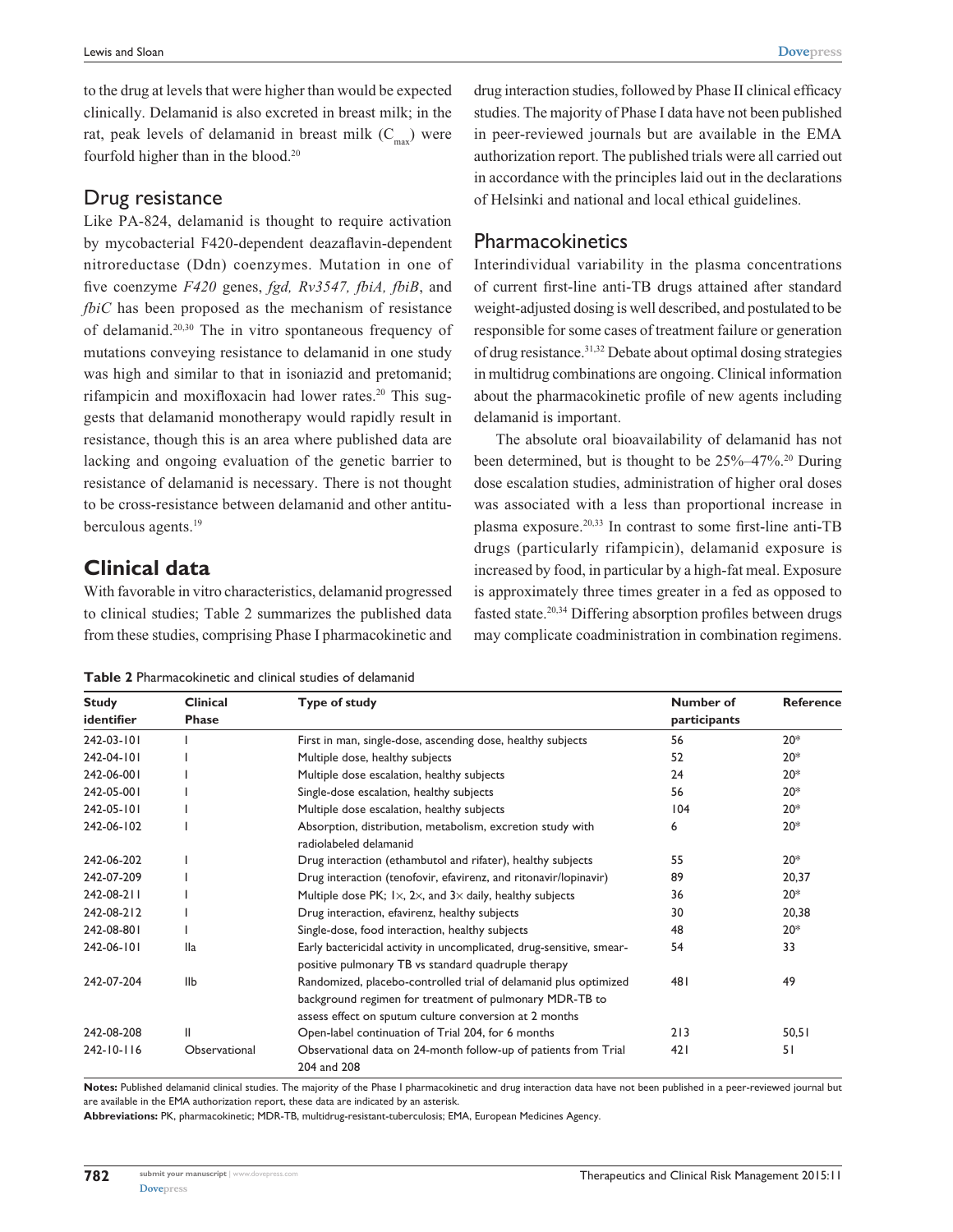Delamanid is extremely  $(>99\%)$  protein bound with a large apparent volume of distribution.20,34

#### Biotransformation and elimination

As stated above, delamanid is thought to be a prodrug that requires activation by mycobacterial F420-dependent Ddn coenzymes. Delamanid is eliminated directly from plasma with a half-life of 30–38 hours. It is not excreted in the urine.34 It is thought to be metabolized largely by plasma albumin; the full metabolic profile of delamanid has not been elucidated but the drug is thought to be largely converted to its primary metabolite, DM-6705 when amino groups in serum albumin react with the drug. DM-6705 is then broken down by hydrolysis and CYP3A4 to a number of other metabolites.20,34 Concentrations of these metabolites increase to steady-state over  $6-10$  weeks;<sup>34</sup> they are thought to have poor anti-TB activity, $20$  but some metabolites may be primarily responsible for delamanid-associated toxicity. DM-6705, for example, is thought to be largely responsible for QTc prolongation. However, the full metabolic pathway of delamanid remains unknown.

## Special populations

Hepatotoxicity is the most serious complication of current first-line anti-TB therapy, and the safety of new or alternative anti-TB drugs in patients with impaired liver function is an important clinical consideration.<sup>35</sup> There are few data on the use of delamanid in patients with hepatic dysfunction and EMA advice is to avoid delamanid in patients with moderate to severe hepatic impairment. There is also a lack of data on the use of those over 65, in pediatric populations, and in HIV-infected individuals.20,34 This information will be important to establish the potential role of delamanid in vulnerable populations who run into difficulty with existing treatment options.

Dose adjustment for anti-TB drugs in renal impairment is also difficult and some second-line anti-TB drugs (particularly the injectable aminoglycosides) are associated with nephrotoxicity.<sup>36</sup> Mild renal impairment (creatinine clearance 50–80 mL/min) is not thought to affect exposure to delamanid, and no dose adjustment is deemed necessary in mild-to-moderate renal impairment. It is not known if peritoneal or hemodialysis removes delamanid from plasma.20,34

There are no data on the use of delamanid in pregnant women, and it is unknown if delamanid is excreted in human breast milk. The use of delamanid in pregnant or breastfeeding women is therefore not recommended in the European license of delamanid.<sup>34</sup>

#### Potential for drug-drug interactions

The need for fewer drug-drug interactions has been noted as a desirable feature of new anti-TB agents. Table 3 shows available pharmacokinetic data from drug-drug interaction studies with delamanid. There is a clear interaction with the strong CYP3A4 inducer rifampicin, which reduced the exposure to delamanid by  $47\%$  in healthy volunteers.<sup>20</sup> There are no data with other strong enzyme inducers but this interaction would be expected to be similar, leading the EMA to recommend that coadministration of delamanid with strong CYP3A4 enzyme inducers is contraindicated.<sup>34</sup> This means that delamanid will only be suitable for future first-line regimens if rifampicin can be omitted. Given the established importance of rifampicin to prevent relapse in 6-month anti-TB treatment, this is unlikely to be achieved in the near future; hence, the key initial role of delamanid is likely to remain in the management of MDR-TB.

Drug-drug interactions with ART are important when considering the role of delamanid for HIV-infected patients. In this regard, there was a modest increase in exposure to delamanid and its metabolites when coadministered with the

| <b>Delamanid</b>    | Coadministered                       | <b>Effect of delamanid on</b>                                     | <b>Effect of comedication on</b> | <b>Reference</b> |
|---------------------|--------------------------------------|-------------------------------------------------------------------|----------------------------------|------------------|
| dose                | medication                           | comedication                                                      | delamanid                        |                  |
| 200 mg OD           | Ethambutol 1,100 mg                  | steady-state plasma concentrations<br>of ethambutol increased 25% | None                             | 20               |
| 200 mg OD           | Rifampicin 300 mg                    | None                                                              | Delamanid AUC reduced by 47%     | 20               |
| 200 mg OD           | Isoniazid 720 mg                     | None                                                              | Unchanged                        | 20               |
| 200 mg OD           | Pyrazinamide 1,800 mg                | None                                                              | Unchanged                        | 20               |
| 100 mg BD           | Lopinavir/ritonavir<br>400/100 mg BD | None                                                              | Delamanid AUC increased by 22%   | 20,37            |
| $100 \text{ mg BD}$ | Tenofovir 300 mg OD                  | None                                                              | None                             | 20.37            |
| 100 mg BD           | Efavirenz 600 mg OD                  | None                                                              | None                             | 20,37,38         |

**Table 3** Pharmacokinetic data on drug-drug interactions of delamanid

**Abbreviations:** AUC, area under the plasma concentration–time curve; OD, once daily administration; BD, twice daily administration.

**783**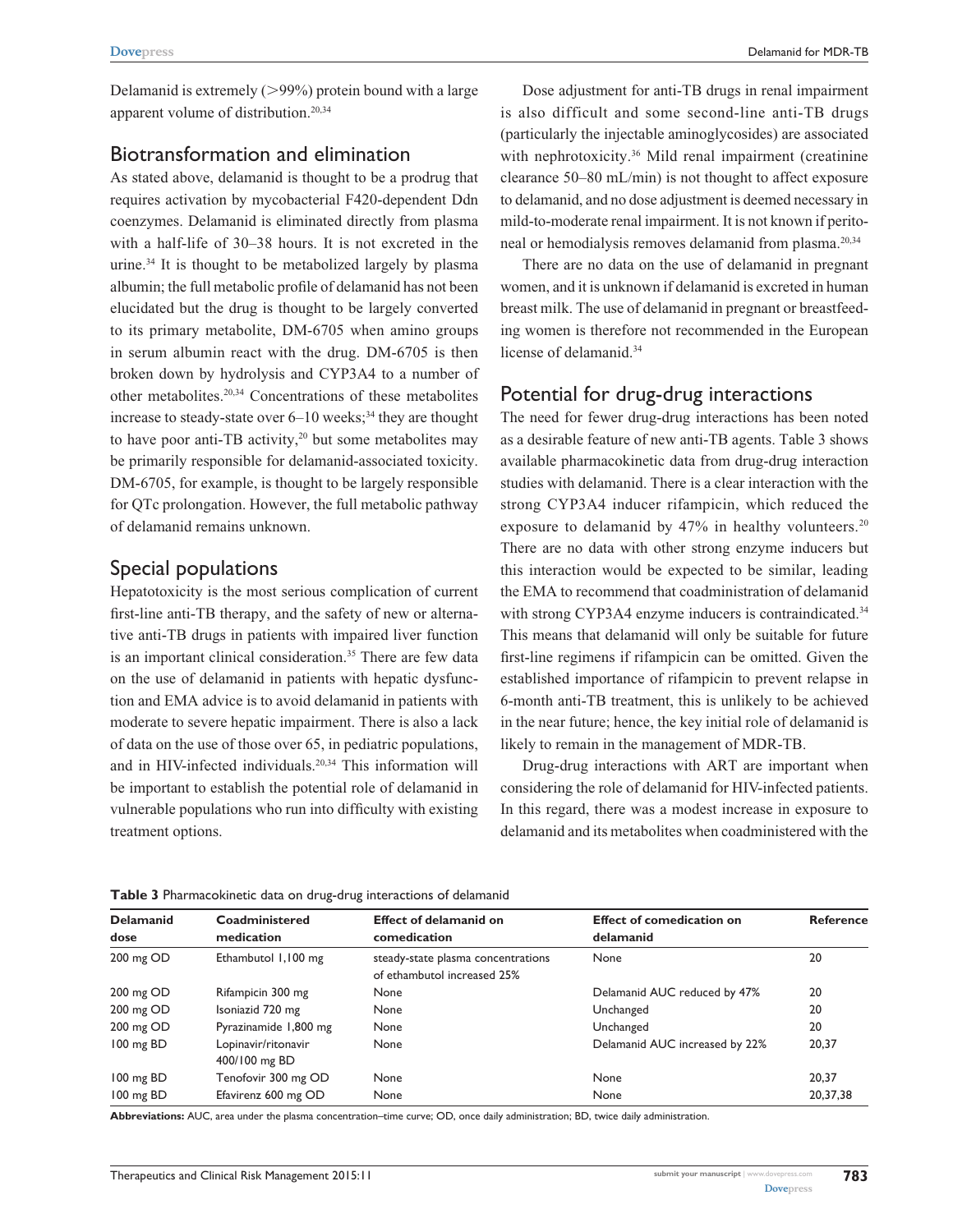protease inhibitor lopinavir/ritonavir in healthy volunteer studies.20,37,38 This has potential implications for increased toxicity (in particular QTc prolongation); see Adverse events and toxicity section.

#### Effectiveness in the treatment of MDR-TB

Definitive trials to ascertain the clinical efficacy of new anti-TB treatments are protracted and expensive because of the long duration of therapy and the need to incorporate posttreatment relapse rates into study endpoints.<sup>39</sup> As MDR-TB treatment continues for up to 2 years, the problem is greatest with this form of the disease, and is compounded by inadequate surrogate markers to predict final outcome from shorter initial assessments.<sup>40</sup> Furthermore, it is difficult to determine the effect of individual drugs during multidrug therapy. The standard approach is to begin by measuring the rate of decline in the bacterial load in sputum when single agents are administered for 7–14 days in Phase IIa studies (sometimes referred to as early bactericidal activity [EBA] studies). Preferred drug combinations are constructed for Phase IIb studies based on sputum culture conversion rates over a period of 8 weeks.<sup>41</sup> Only regimens that perform well in Phase IIb studies should progress to Phase III clinical trials. Phase IIa and IIb data are available for delamanid but no Phase III studies have yet been reported.

The key Phase IIa study for delamanid was Trial 101 that evaluated four dosages of delamanid, administered orally for 14 consecutive days. It recruited 54 smear-positive pulmonary TB patients aged 18–64 at three centers in South Africa, and randomized them to a dose of 100 mg, 200 mg, 300 mg, or 400mg of delamanid once daily, or standard quadruple therapy

(rifampicin, isoniazid, pyrazinamide, ethambutol); the primary outcome was the fall in  $log_{10}$  CFU of Mtb per mL of sputum per day. Exclusion criteria were: serious underlying medical conditions, electrocardiogram (ECG) abnormalities, HIV-infection with a CD4 count  $\leq$ 350 cells/ $\mu$ L or use of ART, and patients with TB resistant to rifampicin on molecular testing.<sup>33</sup>

There was no statistically significant difference in the primary outcome between the four delamanid doses. The mean EBA across all delamanid groups was  $0.04 \log_{10}$  $CFU/mL/day$ , similar to previous values for rifabutin, $42$ streptomycin,<sup>43</sup> and amikacin,<sup>44</sup> higher than pyrazinamide<sup>45</sup> but lower than quinolones, isoniazid, ethambutol, linezolid, and rifampicin.46–48

Phase IIb data on the efficacy of delamanid comes from three related studies on the same cohort of MDR-TB patients: Trial 204, Trial 208, and Observational Study 116. Details of these will be described in sequence but the chronological flow and relationships between them are shown in Figure 1.

Trial 204 provides the most robust data. It was a doubleblind, placebo-controlled, multicenter, multinational trial to assess the effect of delamanid on sputum culture conversion at 2 months in patients with pulmonary MDR-TB, alongside a World Health Organization (WHO)-recommended MDR-TB background treatment regimen. It took place at 17 centers in nine countries: the Philippines, Peru, Latvia, Estonia, People's Republic of China, Japan, Korea, Egypt, and the United States.<sup>49,50</sup>

Participants were aged 18–64 with sputum culture-positive MDR-TB and chest radiographic findings consistent with TB. Exclusion criteria included HIV-infection with a CD4 cell count  $\leq$ 350 cells/μL or use of ART, ECG abnormalities, and co-therapy with antiarrhythmic agents or moxifloxacin.



**Figure 1** Summary of the design and results of Phase IIb and observational studies of delamanid therapy.

Notes: <sup>a</sup>Delamanid 100 mg, 200 mg, or placebo allocated by double-blind randomization; <sup>b</sup>delamanid 100 mg or 200 mg allocated by treating physician. Data from Gler et al.<sup>49</sup> Copyright European Respiratory Society©. This material has not been reviewed by European Respiratory Society prior to release; therefore the European Respiratory Society may not be responsible for any errors, omissions or inaccuracies, or for any consequences arising there from, in the content. Reproduced with permission of the European Respiratory Society: *Eur Respir J.* 2013;41:1393–1400; published ahead of print September 27, 2012, doi:10.1183/09031936.00125812.51 **Abbreviations:** OBR, optimized background regimen; WHO, World Health Organization.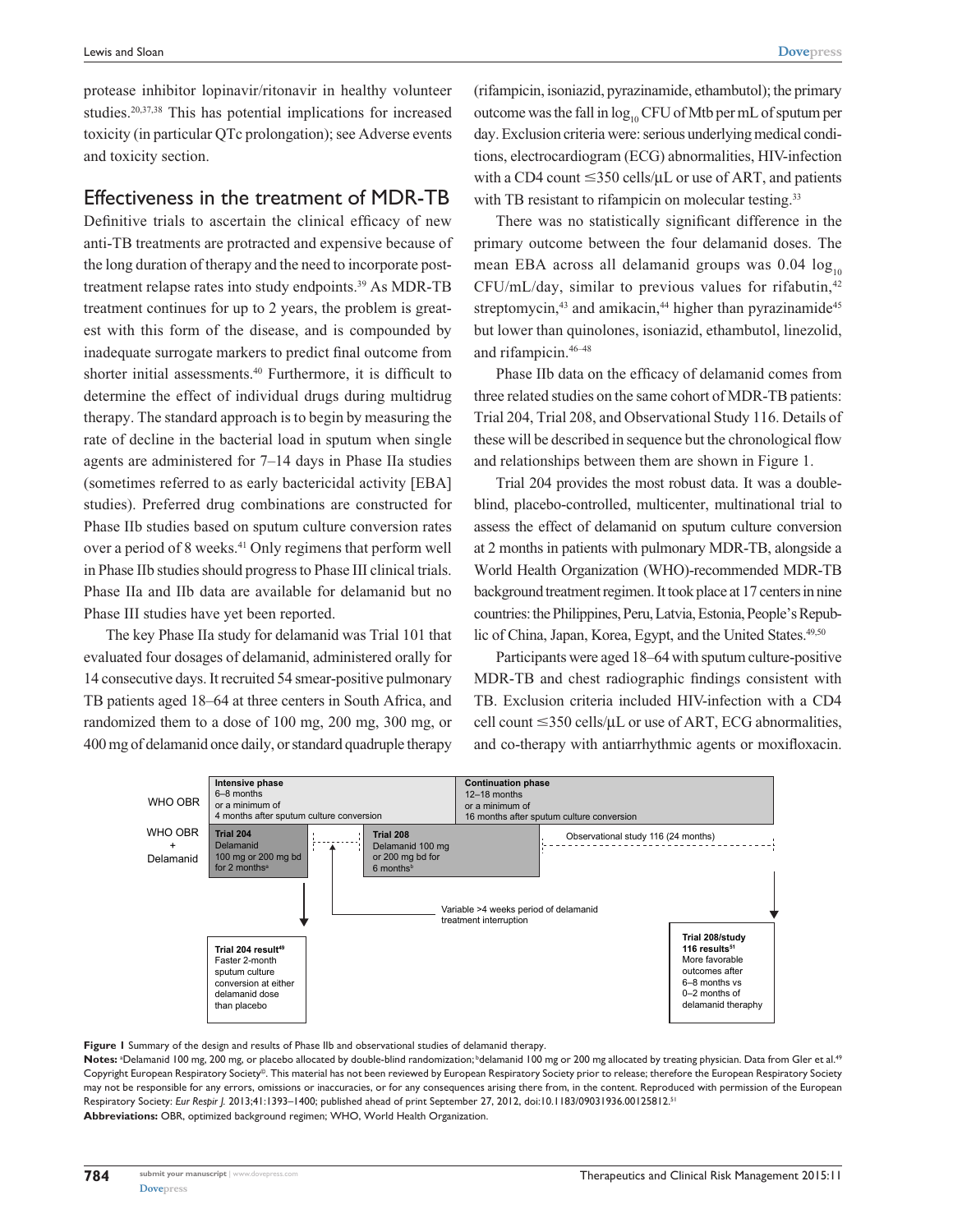Patients were randomized to delamanid 100 mg or 200 mg twice daily or placebo, administered alongside an optimized background regimen (OBR) selected in accordance with WHO guidelines. The primary outcome was the proportion of patients with sputum culture conversion in Mycobacterial Growth Indicator Tube (MGIT) liquid broth media at 2months. Secondary outcome measures included proportion of patients with sputum culture conversion on Lowenstein–Jensen (LJ) solid media and time to culture conversion on both media.<sup>49</sup>

A total of 611 patients were assessed for eligibility; 481 were randomized into the study. A large proportion  $(>90\%)$ had received more than 30 days of TB therapy and almost 40% had received second- or third-line drugs. The median age was 35, and 68% were men and 54% were from Asia. HIV positive patients were poorly represented; only four HIV positive people were enrolled.49

Table 4 shows that there was significantly higher sputum culture conversion in both delamanid groups compared to the group receiving placebo, and time to sputum culture conversion was shorter in both groups receiving delamanid than in the group receiving placebo. These findings were consistent in both liquid and solid media.

Trial 208 was an open-label extension to Trial 204, conducted at 14 of the 17 study sites. All Trial 204 participants were eligible to receive open-label delamanid 100 mg or 200 mg twice daily. The choice of dosage rested with the treating physician, who remained blind to treatment allocation from Trial 204. There was a variable delay between completion of Trial 204 and commencement of Trial 208, dependent on local regulatory and ethics approval for Trial 208 at each site. This gap varied from 4 weeks to greater than 4 months, but was greater than 4 months for a third of participants.<sup>51</sup> Background MDR-TB treatment was continued during this time.

Observational Study 116 was conducted at all 17 sites participating in Trial 204; and patients were followed up for 2 years to assess final outcome. Data are available for 421 of the original 481 patients. Of these patients, 13.3% (56/421) had XDR-TB, and this subgroup is particularly interesting given the dearth of alternative treatment options for such patients. Participants in study 116 had received delamanid at a variable dose (100 mg or 200 mg or a combination of the two) for a variable length of time (between 0 and 8 months); some of this treatment was blinded, and some unblinded.<sup>51</sup>

Results of Trial 208 and Study 116 were published collectively.51 Patients who had been treated with either 8 months (n=126) or 6 months (n=66) of delamanid were combined into a "long-term" treatment group. Patients who had received either 2 months (n=156) or 0 months (n=73)

| Table 4 Primary and secondary outcomes of Trial 204 |                            |                |         |                                                                                                                                                                      |                         |                |         |                        |
|-----------------------------------------------------|----------------------------|----------------|---------|----------------------------------------------------------------------------------------------------------------------------------------------------------------------|-------------------------|----------------|---------|------------------------|
| Delamanid dosage                                    | <b>MGIT liquid culture</b> |                |         |                                                                                                                                                                      | LI solid media          |                |         |                        |
| comparison                                          | 2 months sputum culture    |                |         | Hazard ratio for                                                                                                                                                     | 2 months sputum culture |                |         | Hazard ratio for       |
|                                                     | conversion, n/N (%)        |                |         | increased time to                                                                                                                                                    | conversion, n/N (%)     |                |         | increased time to      |
|                                                     | OBR +                      | OBR +          | P-value | culture conversion on                                                                                                                                                | OBR +                   | <b>OBR +</b>   | P-value | culture conversion on  |
|                                                     | Delamanid                  | Placebo        |         | delamanid, HR (95% CI)                                                                                                                                               | Delamanid               | Placebo        |         | delamanid (HR, 95% CI) |
| 00 mg vs placebo                                    | 64/141 (45.4%)             | 37/125 (28.6%) | 0.040   | $0.58(0.39 - 0.89)$                                                                                                                                                  | 64/119 (53.8%)          | 38/113 (33.6%) | 0.002   | $0.54(0.36 - 0.81)$    |
| 200 mg vs placebo                                   | 57/136 (41.9%)             |                | 0.008   | $0.63(0.42 - 0.96)$                                                                                                                                                  | 75/115 (65.2%)          |                | < 0.001 | $0.44(0.29 - 0.64)$    |
|                                                     |                            |                |         | Notes: On both solid and in anonomica of patients chining culture conversion by 2 receives with delayers date than with place the place of conversal fast a Fost the |                         |                |         |                        |

Notes: On both solid and liquid media, the proportion of patients achieving sputum culture conversion by 2 months was higher with delamanid at either dose than with placebo (analysis by Coch-Mantel–Haenszel test). For the secondary outcome, the likelihood of delayed culture conversion was lower with delamanid at either dose than with placebo (analysis by Cox regression). Data from Gler et al.<sup>49</sup> secondary outcome, the likelihood of delayed culture conversion was lower with delamanid at either dose than with placebo (analysis by Cox regression). Data from Gler et al.<sup>49</sup> **Abbreviations:** MGIT, Mycobacterial Growth Indicator Tube; LJ, Lowenstein–Jensen; OBR, optimized background regimen; HR, hazard ratio; CI, confidence interval.regimen; HR, hazard ratio; CI, confidence interval Abbreviations: MGIT, Mycobacterial Growth Indicator Tube; LJ, Lowenstein–Jensen; OBR, optimized background  $\tilde{\mathbf{z}}$ 

**[Dovepress](www.dovepress.com)**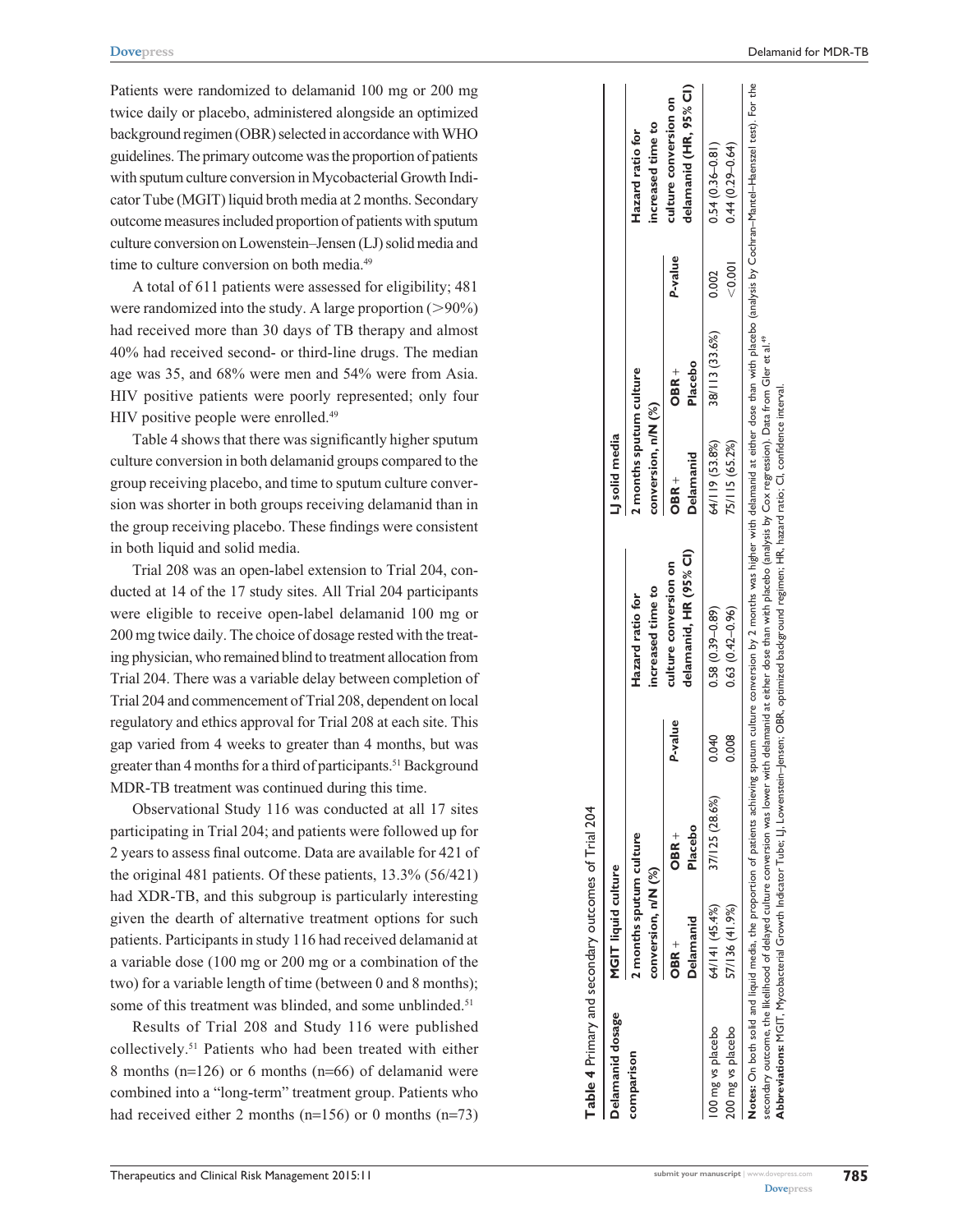of delamanid were combined into a "short-term" treatment group. The treatment outcomes for the two groups, defined as favorable (cured or completed treatment) or unfavorable (died, failed treatment, defaulted from treatment), are shown in Figure 2.

Among all MDR-TB and XDR-TB patients, there were more favorable outcomes in the "long-term" compared to the "short-term" delamanid treatment group (74.5% [143/192] vs 55.0% [116/229],  $P<0.001$ ). There were also fewer deaths in the "long-term" group (1.0% [2/192] vs 8.3% [19/229],  $P \le 0.001$ .<sup>51</sup> In the XDR-TB subgroup analysis, there was a significant difference in mortality between the "short-term" and "long-term" groups for mortality (0% [0/44] vs 25.0%  $[3/12]$ ,  $P<0.001$ ).<sup>51</sup>

#### Adverse events and toxicity

In Trial 101, there were no serious adverse events and no patient discontinued the study drug due to toxicity. Minor QTc prolongation was thought to be related to delamanid in one patient; a detailed breakdown of adverse events is not presented in the published data.<sup>33</sup>

In Trial 204, over 90% of patients across all three treatment arms (delamanid 100 mg, delamanid 200 mg, or placebo) experienced an adverse event, as shown in Table 5. Only the rates of QTc prolongation differed statistically significantly between the three groups in pairwise comparisons; 4% of patients in the placebo group experienced QTc prolongation compared to 10% in the low-dose delamanid group, and 13% in the higher-dose delamanid group  $(P<0.004$  for evaluation of the dose–response trend).<sup>49</sup>

Patients with QTc prolongation in Trial 204 experienced a progressive increase from day 1–56. All QTc prolongations greater than 60 ms were associated with concomitant fluoroquinolone use, $20$  illustrating the potential hazard of overlapping toxicities in multidrug therapy. No cases of prolonged QTc interval resulted in syncope or arrhythmia and no patient stopped delamanid due to QTc prolongation. Reassuringly, this suggests that few ECG abnormalities are likely to result in clinical consequences, but ongoing vigilance is clearly required.

Because delamanid metabolism involves serum albumin, administration of delamanid in the presence of hypoalbuminemia has been associated with an increased risk of QTc prolongation. Similarly, as the delamanid metabolite DM-6705 is metabolized by CYP3A4, CYP3A4 inhibitors may exacerbate prolongation of the QTc interval.34

The number of patients discontinuing Trial 204 because of adverse effects was low and evenly distributed across the



**AII MDR-TB patients and XDR-TB patients** 

**Figure 2** Long-term outcome data on delamanid use from Trial 208 and Observational Study 116.

Notes: In the analysis of all MDR-TB and XDR-TB patients, significantly more patients had favorable outcomes in the "long-term" delamanid group than those in the "shortterm" group (P<0.001). In the analysis of only XDR-TB patients, there were more favorable outcomes in the "long-term" group but the difference did not reach statistical significance, perhaps because of the small sample size. However, there were significantly fewer deaths in the "long-term group" (*P*<0.001). Copyright European Respiratory Society©. This material has not been reviewed by European Respiratory Society prior to release; therefore the European Respiratory Society may not be responsible for any errors, omissions or inaccuracies, or for any consequences arising there from, in the content. Reproduced with permission of the European Respiratory Society: *Eur Respir J.*  2013;41:1393–1400; published ahead of print September 27, 2012, doi:10.1183/09031936.00125812.51

**Abbreviations:** MDR-TB, multidrug-resistant-tuberculosis; XDR-TB, extensively drug-resistant-tuberculosis.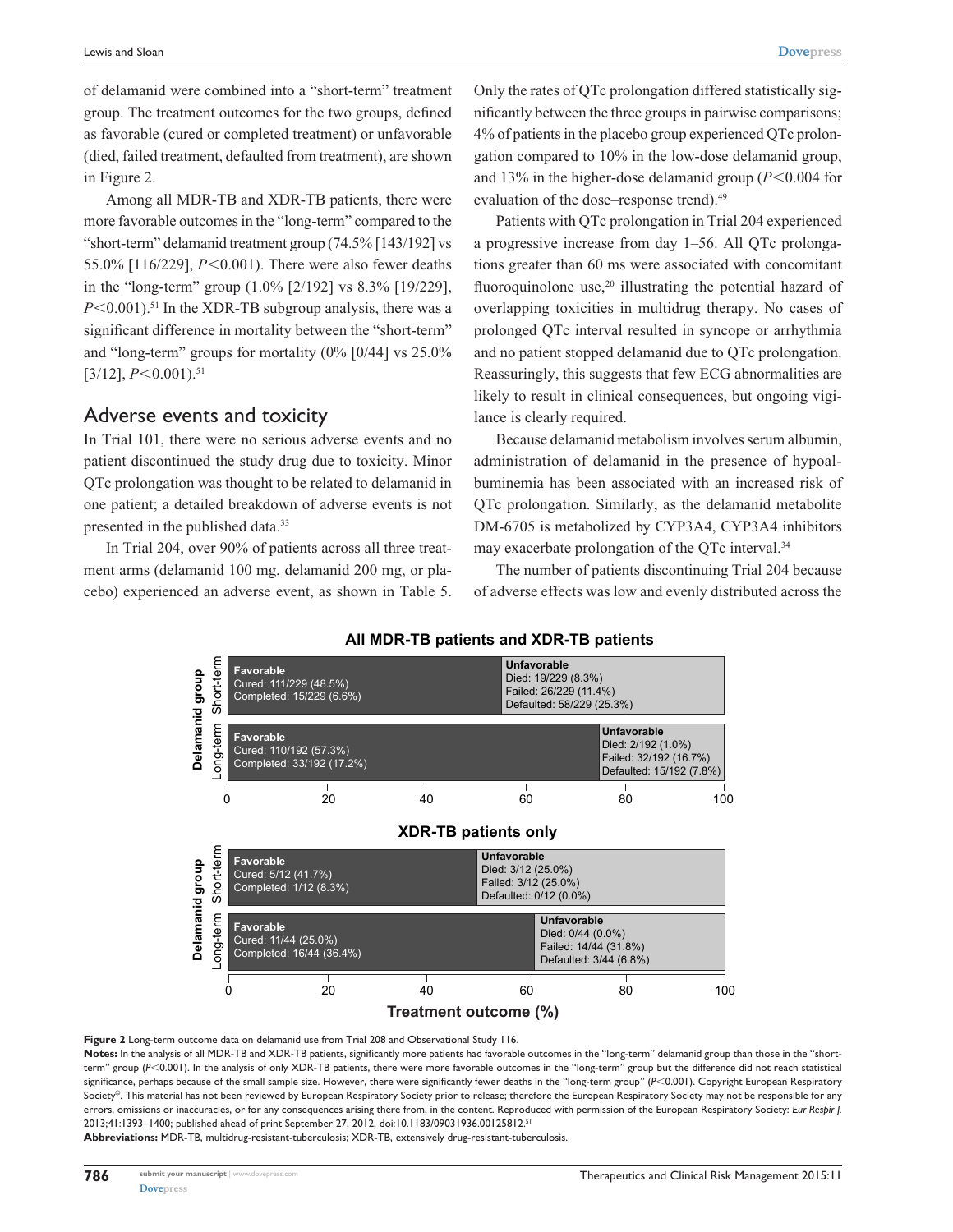| Table 5 Adverse events with delamanid therapy from Phase IIb trial 204 |  |  |  |  |  |  |  |  |  |  |  |  |
|------------------------------------------------------------------------|--|--|--|--|--|--|--|--|--|--|--|--|
|------------------------------------------------------------------------|--|--|--|--|--|--|--|--|--|--|--|--|

| <b>Adverse event</b>          | Delamanid, n (%) |              | Placebo,<br>$n$ (%)<br>$(N=160)$ |  |
|-------------------------------|------------------|--------------|----------------------------------|--|
|                               | 100 mg BD        | 200 mg BD    |                                  |  |
|                               | $(N=161)$        | $(N=160)$    |                                  |  |
| Hematopoietic                 |                  |              |                                  |  |
| Anemia                        | 18(11.2%)        | 10(6.2%)     | 14 (8.8%)                        |  |
| Reticulocytosis               | 19(11.8%)        | 20 (12.5%)   | 17(10.6%)                        |  |
| Gastrointestinal              |                  |              |                                  |  |
| <b>Nausea</b>                 | 58 (36.0%)       | 65 (40.6%)   | 53 (33.1%)                       |  |
| Vomiting                      | 48 (29.8%)       | 58 (36.2%)   | 44 (27.5%)                       |  |
| Upper abdominal pain          | 41 (25.5%)       | 36 (22.5%)   | 38 (23.8%)                       |  |
| Cardiovascular                |                  |              |                                  |  |
| Palpitations                  | 13(8.1%)         | 20 (12.5%)   | 10(6.2%)                         |  |
| Prolonged QTc interval on ECG | 16 (9.9%)        | 21(13.1%)    | 6(3.8%)                          |  |
| Respiratory                   |                  |              |                                  |  |
| Hemoptysis                    | 19(11.8%)        | 15(9.4%)     | 17 (10.6%)                       |  |
| Neurological                  |                  |              |                                  |  |
| Headache                      | 36 (22.4%)       | 41 (25.6%)   | 30 (18.8%)                       |  |
| Paresthesias                  | 17 (10.6%)       | 20 (12.5%)   | 12(7.5%)                         |  |
| Tremor                        | 19(11.8%)        | $16(10.0\%)$ | 13(8.1%)                         |  |
| Insomnia                      | 42 (26.1%)       | 51 (31.9%)   | 42 (26.2%)                       |  |
| General                       |                  |              |                                  |  |
| <b>Tinnitus</b>               | 16 (9.9%)        | 22 (13.8%)   | 12(7.5%)                         |  |
| Asthenia                      | 20 (12.4%)       | 27 (16.9%)   | 20 (12.5%)                       |  |
| Malaise                       | 12(7.5%)         | 16 (10.0%)   | 12 (7.5%)                        |  |
| Anorexia                      | 23 (14.3%)       | 34 (21.2%)   | 24 (15.0%)                       |  |
| Hyperhidrosis                 | 9(5.6%)          | 17(10.6%)    | $8(5.0\%)$                       |  |
| Hyperuricemia                 | 31(19.3%)        | 38 (23.8%)   | 35 (21.9%)                       |  |
| Hypokalemia                   | 20 (12.4%)       | 31 (19.4%)   | 24 (15.0%)                       |  |

Notes: All adverse events with a frequency >10% are reported. With pairwise comparisons of the frequency of adverse events, only QT prolongation was significant (*P*=0.048 for comparison of 100 mg vs placebo and *P*=0.005 for the comparison of 200 mg vs placebo group by the Cochran–Mantel–Haenszel test). The Cochran–Armitage trend test also showed a dose–response trend in the incidence of QTc prolongation across the three dose groups (*P*=0.004). Data from Gler et al.49 **Abbreviations:** ECG, Electrocardiogram; QTc, corrected QT interval; BD, twice daily administration.

three treatment groups; 4/161 (2.5%) for delamanid 100 mg BD (two due to psychiatric side effects, one due to dermatologic side effects, and one due to thrombocytopenia); 6/160 (3.8%) for delamanid 200 mg BD (one due to leukopenia, three due to psychiatric side effects, one due to respiratory failure, and one due to dermatologic side effects), and 4/160  $(2.5\%)$  for placebo, all due to dermatologic side effects.<sup>49</sup>

There were low rates of hepatotoxicity across all groups in Trial 204;  $5/160$  (3.1%) of patients in the placebo group,  $4/161$  $(3.1\%)$  in the delamanid 100 mg BD group and  $5/160$   $(3.1\%)$ reported a hepatobiliary disorder, and none stopped the trial.

Adverse events in Trial 208 have not been presented, but the EMA authorization report contains some details. There was only one death in Trial 208, of a 25-year old man taking delamanid 100 mg BD who developed drug-induced liver injury and right-sided cardiac failure on the 9th day of the trial thought to be possibly related to delamanid. His liver injury resolved by day 27 upon stopping delamanid but he subsequently experienced respiratory failure and died on day 72.20 This lack of robust long-term toxicity data makes it difficult to comment on the long-term safety of delamanid; certainly data from Trial 204 and the favorable outcomes in Study 116 are reassuring, but Phase III data are awaited (see Forthcoming trials).

#### Forthcoming trials

While the accumulative Phase II and observational data are encouraging, Phase III data will be required before definitive guidance on delamanid use is provided. A multicenter, double-blind Phase III placebo-controlled trial to assess the efficacy of 6 months of delamanid in addition to a background regimen for the treatment of MDR-TB is underway (NCT01424670).<sup>52</sup> The trial protocol includes a subgroup of patients with HIV-infection, and results are expected in 2017.

Trials are also underway in a pediatric population; a Phase I open-label trial to assess the pharmacokinetics of delamanid over 10 days in children  $(NCT01856634)^{53}$  and a Phase II 6-month safety, efficacy, and pharmacokinetic trial of delamanid in children with MDR-TB (NCT01859923).<sup>54</sup> The inclusion criteria for the Phase II trial allows for the inclusion of children with "probable TB," which may better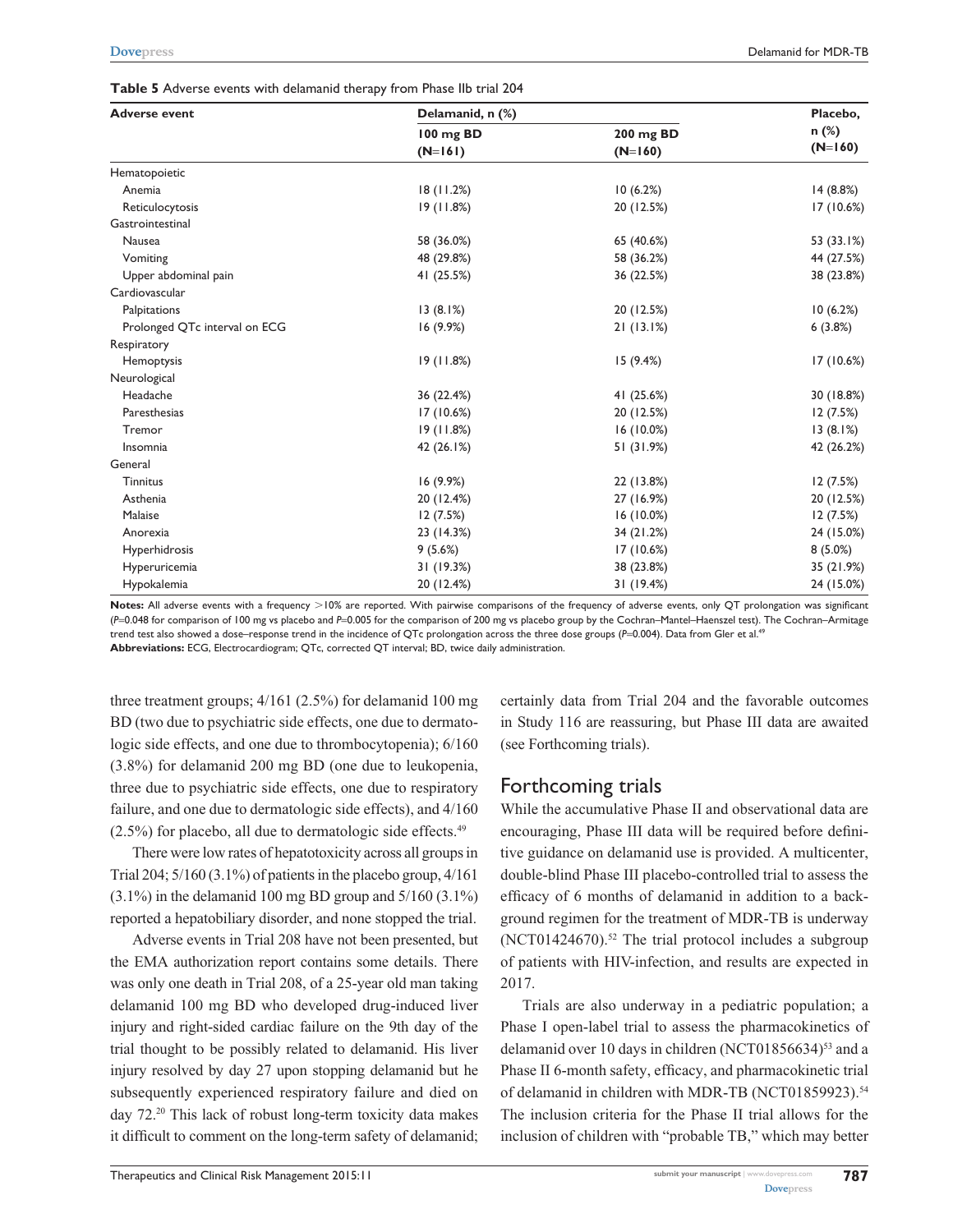reflect the reality of clinical practice than results from studies including only bacteriologically confirmed disease.

The United States AIDS clinical trial group (ACTG) is planning a trial of the safety and efficacy of coadministration of bedaquiline and delamanid (ACTG A5343).

## **The place of delamanid in MDR-TB treatment**

Two key questions dominate attempts to synthesize the available data on delamanid into a critique of its place in TB treatment: is there enough information to currently recommend clinical prescription of this agent, and, if so, how should it be combined with other drugs for specific patient groups.

Assessment of when to license a new anti-TB drug is shaped by the tension between allowing sufficient time for thorough evaluation and providing potentially curative therapy to drug-resistant patients facing a poor prognosis with few other options. As with bedaquiline, the strength of Phase II and observational data has provisionally satisfied some regulators and, by January 2015, delamanid 100 mg BD had been cautiously approved for the treatment of MDR-TB by the EMA and Japanese MHWL.16 In 2014, the WHO also published interim guidance on delamanid for the treatment of drug-resistant TB.55

However, deficiencies in the available evidence must not be ignored. Although Trial 204 was well conducted, it was based on 2-month sputum culture conversion, which is at best an imperfect surrogate of long-term outcome56,57 and care is required when extrapolating from early microbiological response to final clinical endpoints. This issue was recently illustrated by reports of inferiority to standard treatment of shortened quinolone-based regimens (REMoxTB,<sup>58</sup>) OFLATUB,<sup>59</sup> and RIFAQUIN<sup>60</sup>) in the management of drugsensitive TB, despite promising rates of sputum culture conversion at 2 months.<sup>61</sup> The longer-term studies of delamanid (Trial 208 and 116) used pragmatic designs with methodological limitations; doses and durations of administration of the study drug were variable, and there was no blinding or randomization. All of these factors may have confounded the analyses that should be interpreted with caution.

For these reasons, current EMA approval is conditional on the manufacturer providing data from the Phase III trials detailed above. The WHO currently classifies delamanid as a Group 5 agent (defined by "limited data on efficacy and/or long-term safety" $)^{62}$  and at present only endorses its use within strict criteria. These include proper patient inclusion (ie, adults with highly drug-resistant disease including resistance to quinolones or injectables), incorporation of the new drug into recommended regimens,<sup>62</sup> close monitoring, active pharmacovigilance, and informed patient consent.<sup>55</sup> This WHO conditional recommendation for delamanid's use is similar to that for bedaquiline; there are some subtle differences in that the WHO recommends that patients with  $QTc > 500$  ms should not receive delamanid (a restriction that is not present for bedaquiline) and suggests that the addition of delamanid to a regimen may not be warranted if an appropriate regimen can be constructed from conventional second-line drugs.

The question of how to combine delamanid with other drugs will require new clinical trials, especially as the only ongoing delamanid Phase III trial is designed to assess the efficacy of delamanid alongside a standard background regimen for MDR-TB, rather than in novel combination therapies or alongside novel drugs. There are several other promising anti-TB agents in advanced development, including new compounds, repurposed drugs, and existing agents at nonstandard doses.<sup>3</sup> A strategy to shorten MDR-TB therapy by combining seven or more drugs (the "Bangladesh regimen"63) is currently being compared to the conventional WHO approach in the STREAM trial. Although a second Phase of the STREAM trail plans to incorporate 6- or 9-month all-oral regimens including bedaquiline, none of the proposed regimens include delamanid. As more data emerges, the contribution of individual drugs to a widening range of possible combinations needs to be systematically unraveled. Innovative study designs such as multiarm multistage trials may provide tools to rapidly compare multiple treatment regimens.<sup>64</sup> Pharmacokinetic data on interactions between delamanid and other novel anti-TB agents are also needed.

In addition to selecting companion drugs, clinicians must decide whether new TB medicines are suitable for use in more complex patient groups. Despite case reports of successful use,65 data to guide the use of delamanid in children are lacking. This reflects a wider lack of trials of therapeutic studies in pediatric TB,<sup>66</sup> driven by the difficulty in assessing TB in children.<sup>67</sup> Full EMA approval of delamanid is also dependent on the manufacturer providing results of Phase I and II pediatric studies.

A further concern is the lack of data on delamanid in HIV-infected individuals. As Trial 204 only enrolled four individuals with HIV and excluded those on ART, there is no outcome or pharmacokinetic data yet on this specific population that represents a large proportion of TB cases in sub-Saharan Africa. There is also very limited data on drug-drug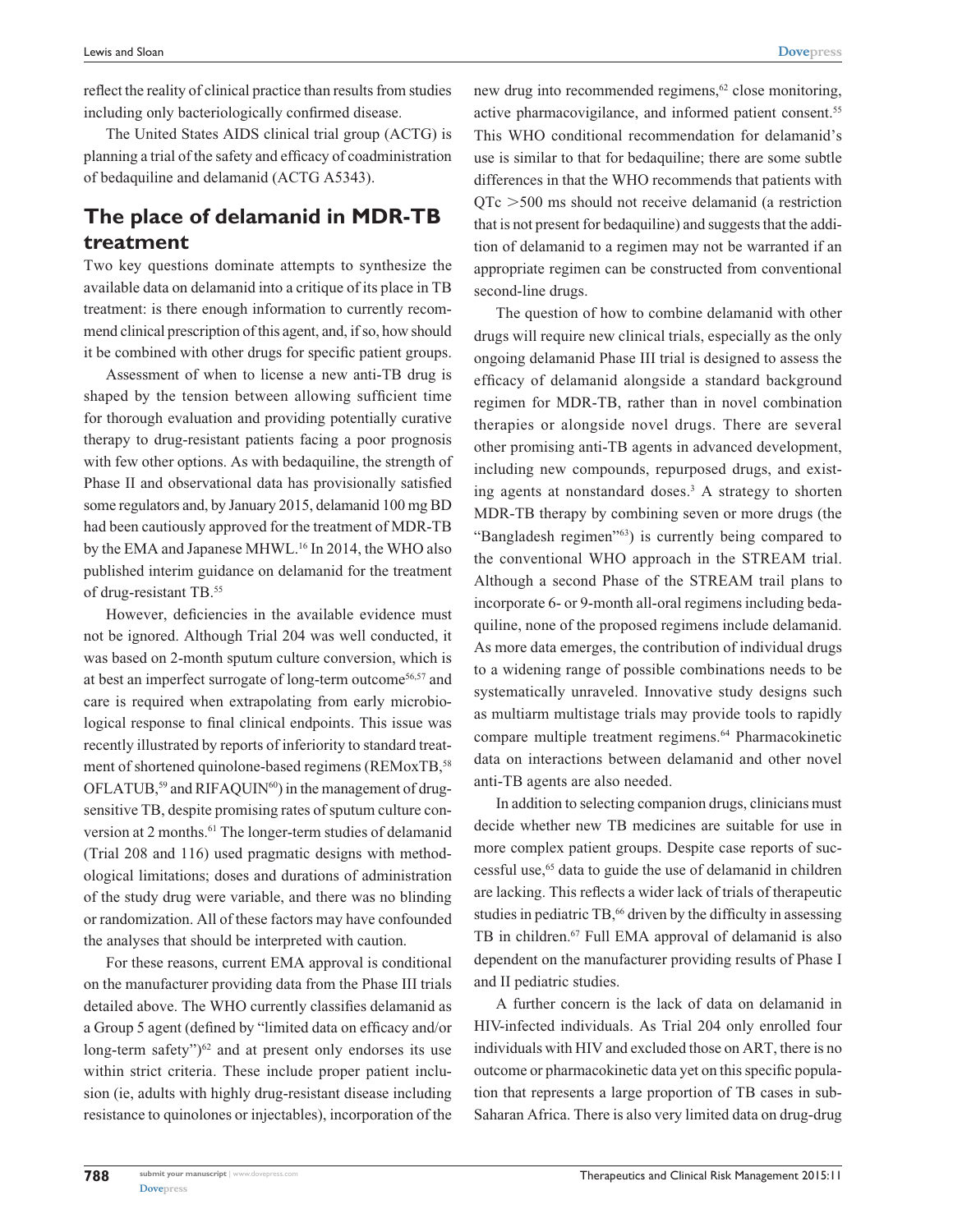interactions with ART but preliminary data showing no interactions with tenofovir or efavirenz are reassuring.<sup>38</sup>

Finally, the place of delamanid in the programmatic management of MDR-TB will be driven by considerations of access and cost. Current licensing of delamanid is restricted to Europe and Japan and no licensing applications are in progress elsewhere, including countries with the highest MDR/XDR-TB burden. In the UK, a 40-tablet pack of 50 mg delamanid tablets costs £1,045.83,<sup>68</sup> giving an approximate 6-month cost of £18,000. This can be prohibitively expensive even in settings where a licensing is in place.

Off-license access to delamanid is restricted to compassionate use programs but to date fewer than 20 patients have received the drug via this route, compared to several hundred patients who have received bedaquiline.<sup>69</sup> Although bedaquiline is expensive, similar to delamanid in the UK, it has a differential pricing structure for low-income countries, and the manufacturer (Janssen), has recently announced a donation of 30,000 bedaquiline doses to low- and middle-income countries via the United States Agency for International Development (USAID). Innovative approaches to widening access to delamanid are also required to increase clinical knowledge and experience of this drug. This should occur within a careful framework of continuous efficacy and safety monitoring.

#### **Conclusion**

Delamanid is a promising agent that fulfills many target criteria for new TB drugs and may be particularly useful for the treatment of MDR-TB. It is administered orally and has bactericidal properties that may make it suitable in regimens designed to shorten treatment duration. Clinical efficacy data, while limited, are reassuring. It is well tolerated and, with the caveat of possible QTc prolongation, seems to have a favorable safety profile compared to existing second-line drugs. Long-term outcome data and greater experience of use in complex populations are required but there are considerable grounds to be optimistic that delamanid represents an important addition to the currently limited management options for drug-resistant TB.

## **Disclosure**

The authors report no conflicts of interest in this work.

#### **References**

- 1. World Health Organisation. *Global Tuberculosis Report 2014*. Geneva: World Health Organisation; 2014.
- 2. Corbett EL, Watt CJ, Walker N, et al. The growing burden of tuberculosis: global trends and interactions with the HIV epidemic. *Arch Intern Med*. 2003;163(9):1009–1021.
- 3. Sloan DJ, Davies GR, Khoo SH. Recent advances in tuberculosis: new drugs and treatment regimens. *Curr Respir Med Rev*. 2013;9(3): 200–210.
- 4. Streptomycin in Tuberculosis Trials Committee, Committee S in TT. Streptomycin treatment of pulmonary tuberculosis: a medical research council investigation. *BMJ*. 1948;2:769–782.
- 5. Lange C, Abubakar I, Alffenaar JW, et al; TBNET. Management of patients with multidrug-resistant/extensively drug-resistant tuberculosis in Europe: a TBNET consensus statement. *Eur Respir J*. 2014;44: 23–63.
- 6. Pietersen E, Ignatius E, Streicher EM, et al. Long-term outcomes of patients with extensively drug-resistant tuberculosis in South Africa: a cohort study. *Lancet*. 2014;383(9924):1230–1239.
- 7. O'Donnell MR, Padayatchi N, Kvasnovsky C, Werner L, Master I, Horsburgh CR. Treatment outcomes for extensively drug-resistant tuberculosis and HIV co-infection. *Emerg Infect Dis*. 2013;19(3): 416–424.
- 8. World Health Organisation. *Drug-Resistant TB: Surveillance and Response. Supplement Global Tuberculosis Report*. Geneva: World Health Organisation; 2014.
- 9. Shah NS, Richardson J, Moodley P, et al. Increasing drug resistance in extensively drug-resistant tuberculosis, South Africa. *Emerg Infect Dis*. 2011;17:510–513.
- 10. Udwadia ZF. Totally drug-resistant tuberculosis in India: who let the djinn out? *Respirology*. 2012;17:741–742.
- 11. Velayati AA, Masjedi MR, Farnia P, et al. Emergence of new forms of totally drug-resistant tuberculosis bacilli: super extensively drug-resistant tuberculosis or totally drug-resistant strains in Iran. *Chest*. 2009; 136:420–425.
- 12. Migliori GB, De Iaco G, Besozzi G, Centis R, Cirillo DM. First tuberculosis cases in Italy resistant to all tested drugs. *Euro Surveill*. 2007; 12(5):E070517.1.
- 13. Ma Z, Lienhardt C, McIlleron H, Nunn AJ, Wang X. Global tuberculosis drug development pipeline: the need and the reality. *Lancet*. 2010; 375:2100–2109.
- 14. McIlleron H, Meintjes G, Burman WJ, Maartens G. Complications of antiretroviral therapy in patients with tuberculosis: drug interactions, toxicity, and immune reconstitution inflammatory syndrome. *J Infect Dis*. 2007;196(suppl):S63–S75.
- 15. Cohen J. Approval of novel TB drug celebrated with restraint. *Science*. 2013;339(6116):130.
- 16. Ryan NJ, Lo JH. Delamanid: first global approval. *Drugs*. 2014;74(9): 1041–1045.
- 17. Ashtekar DR, Costa-Perira R, Nagrajan K, Vishvanathan N, Bhatt AD, Rittel W. In vitro and in vivo activities of the nitroimidazole CGI 17341 against *Mycobacterium tuberculosis*. *Antimicrob Agents Chemother*. 1993; 37(2):183–186.
- 18. Nagarajan K. Nitroimidazoles XXI 2,3-dihydro-6-nitroimidazo [2,1-b] oxazoles with antitubercular activity. *Eur J Med Chem*. 1989; 24(6):631–633.
- 19. Matsumoto M, Hashizume H, Tomishige T, et al. OPC-67683, a nitrodihydro-imidazooxazole derivative with promising action against tuberculosis in vitro and in mice. *PLoS Med*. 2006;3(11):e466.
- 20. European Medicines Agency. *Assessment Report: Deltyba*. London: European Medicines Agency; 2013.
- 21. Mukherjee T, Boshoff H. Nitroimidazoles for the treatment of TB: past, present and future. *Future Med Chem*. 2011;3(11):1427–1454.
- 22. Gurumurthy M, Mukherjee T, Dowd CS, et al. Substrate specificity of the deazaflavin-dependent nitroreductase from *Mycobacterium tuberculosis* responsible for the bioreductive activation of bicyclic nitroimidazoles. *FEBS J*. 2012;279(1):113–125.
- 23. Saliu OY, Crismale C, Schwander SK, Wallis RS. Bactericidal activity of OPC-67683 against drug-tolerant *Mycobacterium tuberculosis*. *J Antimicrob Chemother*. 2007;60(5):994–998.
- 24. Sasaki H, Haraguchi Y, Itotani M, et al. Synthesis and antituberculosis activity of a novel series of optically active 6-nitro-2,3-dihydroimidazo[2,1-b] oxazoles. *J Med Chem*. 2006;49(26):7854–7860.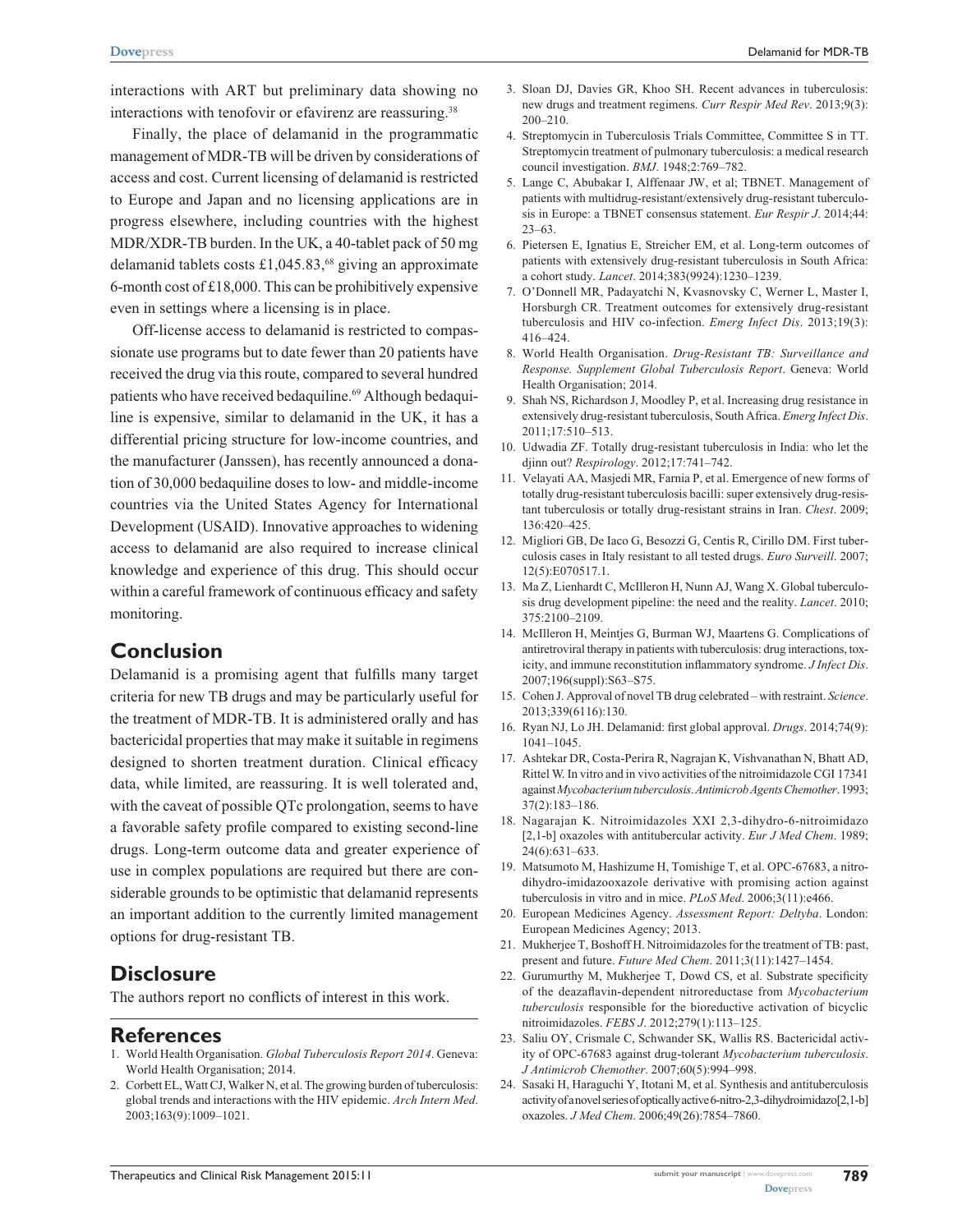- 25. Doi N, Disratthakit A. Characteristic antimycobacterial spectra of the novel anti-TB drug candidates OPC-67683 and PA-824. *Interscience Conference on Antimicrobial Agents and Chemotherapy (ICAAC)*. San Francisco, CA: 2006. Poster F1-F1377a.
- 26. OPC-67683. *Tuberculosis (Edinb)*. 2008;88(2):132–133.
- 27. Miyomoto G. Unique PK profile of OPC-67683, a new potent antituberculous drug. *Intersci Conf Antimicrob Agents Chemother*. Washington, DC: 2005. Poster F-1466.
- 28. Shimokawa Y, Sasahara K, Yoda N, Mizuno K, Umehara K. Delamanid does not inhibit or induce cytochrome p450 enzymes in vitro. *Biol Pharm Bull*. 2014;37(11):1727–1735.
- 29. Nuermberger EL, Spigelman MK, Yew WW. Current development and future prospects in chemotherapy of tuberculosis. *Respirology*. 2010;15: 764–778.
- 30. Singh R, Manjunatha U, Boshoff HI, et al. PA-824 kills nonreplicating *Mycobacterium tuberculosis* by intracellular NO release. *Science*. 2008; 322(5906):1392–1395.
- 31. Chideya S, Winston CA, Peloquin CA, et al. Isoniazid, rifampin, ethambutol, and pyrazinamide pharmacokinetics and treatment outcomes among a predominantly HIV-infected cohort of adults with tuberculosis from Botswana. *Clin Infect Dis*. 2009;48:1685–1694.
- 32. Pasipanodya JG, Srivastava S, Gumbo T. Meta-analysis of clinical studies supports the pharmacokinetic variability hypothesis for acquired drug resistance and failure of antituberculosis therapy. *Clin Infect Dis*. 2012; 55:169–177.
- 33. Diacon AH, Dawson R, Hanekom M, et al. Early bactericidal activity of delamanid (OPC-67683) in smear-positive pulmonary tuberculosis patients. *Int J Tuberc Lung Dis*. 2011;15(7):949–954.
- 34. European Medicines Agency. *Deltyba: Summary of Product Characteristics*. London: European Medicines Agency; 2014.
- 35. Senousy BE, Belal SI, Draganov PV. Hepatotoxic effects of therapies for tuberculosis. *Nat Rev Gastroenterol Hepatol*. 2010;7:543–556.
- 36. De Jager R, Van Altena R. Hearing loss and nephrotoxicity in long-term aminoglycoside treatment in patients with tuberculosis. *Int J Tuberc Lung Dis*. 2002;6:622–627.
- 37. Paccaly A, Petersen C, Patil S, et al. Absence of clinically relevant drug interaction between delamanid, a new drug for multidrug-resistant tuberculosis (MDR-TB) and tenofovir or lopinavir/ritonavir in healthy subjects. *19th International AIDS Conference*. Washington, DC: 2012. Abstract No WEPE043.
- 38. Petersen C. Delamanid, a new drug for multi-drug resistant tuberculosis (MDR-TB), and efavirenz do not show clinically relevant drug interactions in healthy subjects. *52nd ICAAC*. San Francisco, CA: 2012. Poster abstract A-1255.
- 39. Van Niekerk C, Ginsberg A. Assessment of global capacity to conduct tuberculosis drug development trials: do we have what it takes? *Int J Tuberc Lung Dis*. 2009;13:1367–1372.
- 40. Sloan DJ, Corbett EL, Butterworth AE, et al. Optimizing outpatient serial sputum colony counting for studies of tuberculosis treatment in resource-poor settings. *J Clin Microbiol*. 2012;50:2315–2320.
- 41. Burman WJ. Rip Van Winkle wakes up: development of tuberculosis treatment in the 21st century. *Clin Infect Dis*. 2010;50(suppl 3): S165–S172.
- 42. Chan SL, Yew WW, Ma WK, et al. The early bactericidal activity of rifabutin measured by sputum viable counts in Hong Kong patients with pulmonary tuberculosis. *Tuber Lung Dis*. 1992;73(1):33–38.
- 43. Donald PR, Sirgel FA, Venter A, et al. The early bactericidal activity of streptomycin. *Int J Tuberc Lung Dis*. 2002;6(8):693–698.
- 44. Donald PR, Sirgel FA, Venter A, et al. The early bactericidal activity of amikacin in pulmonary tuberculosis. *Int J Tuberc Lung Dis*. 2001;5(6): 533–538.
- 45. Botha FJ, Sirgel FA, Parkin DP, van de Wal BW, Donald PR, MitchisonDA. Early bactericidal activity of ethambutol, pyrazinamide and the fixed combination of isoniazid, rifampicin and pyrazinamide (Rifater) in patients with pulmonary tuberculosis. *S Afr Med J*. 1996;86(2):155–158.
- 46. Jindani A, Aber VR, Edwards EA, Mitchison DA. The early bactericidal activity of drugs in patients with pulmonary tuberculosis. *Am Rev Respir Dis*. 1980;121(6):939–949.
- 47. Johnson JL, Hadad DJ, Boom WH, et al. Early and extended early bactericidal activity of levofloxacin, gatifloxacin and moxifloxacin in pulmonary tuberculosis. *Int J Tuberc Lung Dis*. 2006;10(6): 605–612.
- 48. Dietze R, Hadad DJ, McGee B, et al. Early and extended early bactericidal activity of linezolid in pulmonary tuberculosis. *Am J Respir Crit Care Med*. 2008;178(11):1180–1185.
- 49. Gler MT, Skripconoka V, Sanchez-Garavito E, et al. Delamanid for multidrug-resistant pulmonary tuberculosis. *N Engl J Med*. 2012;366(23): 2151–2160.
- 50. Zhang Q, Liu Y, Tang S, Sha W, Xiao H. Clinical benefit of delamanid (OPC-67683) in the treatment of multidrug-resistant tuberculosis patients in China. *Cell Biochem Biophys*. 2013;67(3):957–963.
- 51. Skripconoka V, Danilovits M, Pehme L, et al. Delamanid improves outcomes and reduces mortality in multidrug-resistant tuberculosis. *Eur Respir J*. 2013;41(6):1393–1400.
- 52. Otsuka Pharmaceutical Development and Commercialization, Inc. Safety and Efficacy Trial of Delamanid for 6 Months in Patients with Multidrug Resistant Tuberculosis. NLM identifier: NCT01424670. 2011.
- 53. Otsuka Pharmaceutical Development and Commercialization, Inc. Pharmacokinetic and Safety Trial to Determine the Appropriate Dose for Pediatric Patients with Multidrug Resistant Tuberculosis. NLM identifier: NCT01856634. 2013.
- 54. Otsuka Pharmaceutical Development and Commercialization, Inc. A 6-Month Safety, Efficacy, and Pharmacokinetic Trial of Delamanid in Pediatric Patients with Multidrug Resistant Tuberculosis. NLM identifier: NCT01859923. 2013.
- 55. World Health Organisation. *The Use of Delamanid in the Treatment of Multidrug-Resistant Tuberculosis: Interim Policy Guidance*. Geneva: World Health Organisation; 2014.
- 56. Mitchison DA. Assessment of new sterilizing drugs for treating pulmonary tuberculosis by culture at 2 months. *Am Rev Respir Dis*. 1993; 147(4):1062–1063.
- 57. Davies GR. Early clinical development of anti-tuberculosis drugs: science, statistics and sterilizing activity. *Tuberculosis (Edinb)*. 2010; 90(3):171–176.
- 58. Gillespie SH, Crook AM, McHugh TD, et al; REMoxTB Consortium. Four-month moxifloxacin-based regimens for drug-sensitive tuberculosis. *N Engl J Med*. 2014;371(17):140907080012008.
- 59. Merle CS, Fielding K, Sow OB, et al; OFLOTUB/Gatifloxacin for Tuberculosis Project. A four-month gatifloxacin-containing regimen for treating tuberculosis. *N Engl J Med*. 2014;371(17):1588–1598.
- 60. Jindani A, Harrison TS, Nunn AJ, et al; RIFAQUIN Trial Team. Highdose rifapentine with moxifloxacin for pulmonary tuberculosis. *N Engl J Med*. 2014;371(17):1599–1608.
- 61. Rustomjee R, Lienhardt C, Kanyok T, et al; Gatifloxacin for TB (OFLOTUB) Study Team. A Phase II study of the sterilising activities of ofloxacin, gatifloxacin and moxifloxacin in pulmonary tuberculosis. *Int J Tuberc Lung Dis*. 2008;12(2):128–138.
- 62. World Health Organisation. *Companion Handbook to the WHO Guidelines for the Programmatic Management of Drug-Resistant Tuberculosis*. Geneva: World Health Organisation; 2014.
- 63. Aung KJ, Van Deun A, Declercq E, et al. Successful "9-month Bangladesh regimen" for multidrug-resistant tuberculosis among over 500 consecutive patients. *Int J Tuberc Lung Dis*. 2014;18(10):1180–1187.
- 64. Phillips PP, Gillespie SH, Boeree M, et al. Innovative trial designs are practical solutions for improving the treatment of tuberculosis. *J Infect Dis*. 2012;205(suppl):S250–S257.
- 65. Esposito S, D'Ambrosio L, Tadolini M, et al. ERS/WHO tuberculosis consilium assistance with extensively drug-resistant tuberculosis management in a child: case study of compassionate delamanid use. *Eur Respir J*. 2014;44(3):811–815.